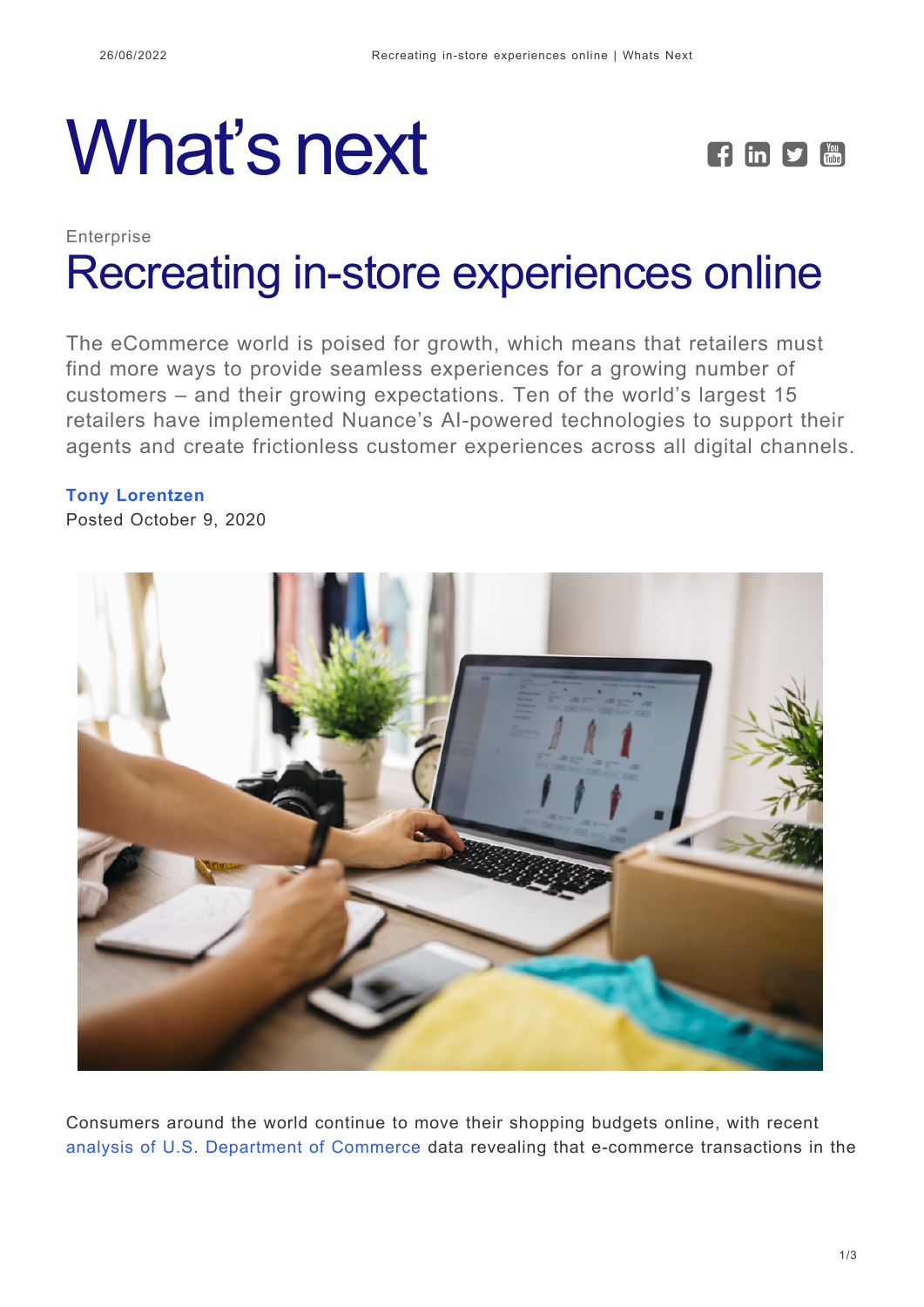second quarter of 2020 accounted for about 16% of all retail transactions, up about 45% over the same period in 2019. And as [McKinsey has written](https://www.mckinsey.com/industries/retail/our-insights/adapting-to-the-next-normal-in-retail-the-customer-experience-imperative), "in-person interaction has dramatically changed or been supplanted by digital engagement."

In other words, the eCommerce sector is poised for growth. And with a growing number of new customers, online retailers increasingly look for ways to create delightful customer experiences in ways that drive loyalty and increase revenue opportunities—the same outcomes that good customer service in stores would create. In fact, the same recent McKinsey article recommended that retailers "ensure that the digital experience is truly 'zero friction,'" and that creating an "in-store feel to the digital experience" will help meet new customer expectations.

Many retailers have already invested in artificial intelligence (AI)-powered solutions such as virtual assistants, live chat, and integrated messaging to not only create these frictionless experiences and help customers in real-time, but also to empower agents and make their experiences as employees just as delightful. Consider, for example, [how Albertsons recently](https://news.nuance.com/2020-05-06-Albertsons-Companies-Supports-Online-Grocery-Shoppers-with-Nuance-AI-powered-Virtual-Assistant-and-Live-Chat?_ga=2.233496542.1555268117.1601913192-1693409694.1600951822) [implemented Nuance's AI-powered virtual assistant](https://news.nuance.com/2020-05-06-Albertsons-Companies-Supports-Online-Grocery-Shoppers-with-Nuance-AI-powered-Virtual-Assistant-and-Live-Chat?_ga=2.233496542.1555268117.1601913192-1693409694.1600951822) and live chat to assist customers through their shopping experience.

Also this past summer, Nuance added [support for Google's Business Messages](https://whatsnext.nuance.com/enterprise/nuance-adds-support-for-googles-business-messages-to-virtual-assistant-and-live-chat-offerings/), which helps customers find and message online retailers from within Google platforms, like Maps and search. By integrating this channel into the [Nuance Intelligent Engagement Platform](https://www.nuance.com/omni-channel-customer-engagement/industry/retail.html?cid=7016T000002LPg8QAG&utm_campaign=XEX-OT-2022-Enterprise_Blogs&utm_medium=Website&utm_source=whats-next), organizations can now manage even more customer conversations, increase agent utilization, and even leverage biometric authentication to help [prevent fraud.](https://www.nuance.com/omni-channel-customer-engagement/authentication-and-fraud-prevention/intelligent-fraud-prevention.html?cid=7016T000002LPg8QAG&utm_campaign=XEX-OT-2022-Enterprise_Blogs&utm_medium=Website&utm_source=whats-next)

Global retailer [H&M is the latest organization to take advantage of the Nuance Intelligent](https://news.nuance.com/2020-10-06-H-M-Extends-Nuance-Virtual-Assistant-and-Live-Chat-to-Googles-Business-Messages) [Engagement Platform](https://news.nuance.com/2020-10-06-H-M-Extends-Nuance-Virtual-Assistant-and-Live-Chat-to-Googles-Business-Messages), deploying a combination of virtual assistant, live chat, and Google's Business Messages to assist customers through their shopping experience and provide realtime answers to inquiries. This confluence of technologies can help alleviate some of the call volume in contact centers, so that live agents can focus on customers' toughest challenges without affecting other customers wait times, giving consumers more choice and flexibility while shopping online, as well as a positive customer experience.

Learn more about the Nuance Intelligent Engagement Platform [here](https://www.nuance.com/omni-channel-customer-engagement/industry/retail.html?cid=7016T000002LPg8QAG&utm_campaign=XEX-OT-2022-Enterprise_Blogs&utm_medium=Website&utm_source=whats-next).

**Tags:** [AI Virtual Assistant](https://whatsnext.nuance.com/tag/ai-virtual-assistant/), [eCommerce,](https://whatsnext.nuance.com/tag/ecommerce/) [Fraud Prevention,](https://whatsnext.nuance.com/tag/fraud-prevention/) [Frictionless Online Shopping](https://whatsnext.nuance.com/tag/frictionless-online-shopping/)